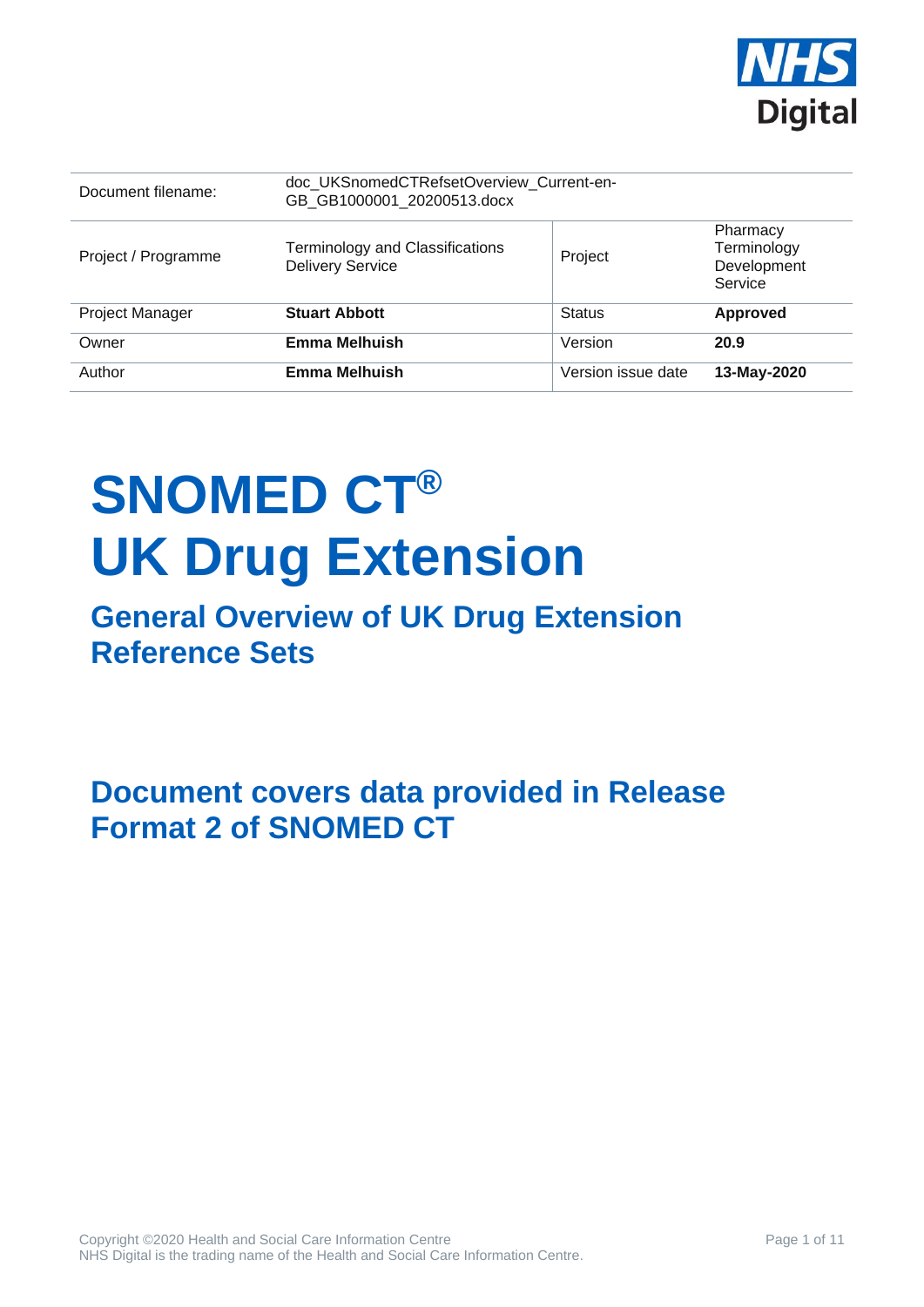# **Document management**

# **Revision History**

| <b>Version</b> | <b>Date</b>      | <b>Summary of Changes</b>                                                                                               |
|----------------|------------------|-------------------------------------------------------------------------------------------------------------------------|
| 1.0            | October 2009     | Summary of Changes not available for this version                                                                       |
| 1.1            | March 2010       | Summary of Changes not available for this version                                                                       |
| 2.0            | October 2010     | Summary of Changes not available for this version                                                                       |
| 3.0            | October 2011     | Summary of Changes not available for this version                                                                       |
| 4.0            | February<br>2012 | Summary of Changes not available for this version                                                                       |
| 5.0            | <b>July 2012</b> | Summary of Changes not available for this version                                                                       |
| 6.0            | 26-Mar-2013      | Changes from 'Core' release to 'International' release                                                                  |
|                |                  | Rebranded as HSCIC                                                                                                      |
| 6.1            | 10-Oct-2013      | Correction of status for UK Language subset                                                                             |
| 7.0            | 28-May-2014      | Update to include RF2 release                                                                                           |
| 8.0            | 17-Sep-2014      | Contact details updated                                                                                                 |
| 9.0            | 07-Jan-2015      | Removal of the Administrative changes section. Update of contact details                                                |
| 10.0           | 27-May-2015      | Revised document format. Inclusion of new subsets                                                                       |
| 11.0           | 06-Jan-2016      | Inclusion of new subsets                                                                                                |
| 12.0           | 22-Jun-2016      | Inclusion of new subsets                                                                                                |
| 13.0           | 05-Aug-2016      | Inclusion of new subset and name change for QOF nicotine replacement<br>subset. Update to new corporate document format |
| 14.0           | 01-Feb-2017      | Inclusion of new Enhanced Services subsets                                                                              |
| 15.0           | 01-Apr-2018      | Change UKTC to UK NRC (UK National Release Centre)                                                                      |
| 16.0           | 16-May-2018      | Inclusion of new refsets                                                                                                |
| 17.0           | 11-Jul-2018      | Inclusion of new refsets and removal of Seasonal Flu vaccines subset                                                    |
| 18.0           | 08-Aug-2018      | Inclusion of new refset                                                                                                 |
| 19.0           | 01-Oct-2018      | Removal of Great Britain English language subsets                                                                       |
| 20.0           | 31-Oct-2018      | Inclusion of new refset                                                                                                 |
| 20.1           | 20-Feb-2019      | Inclusion of new refsets                                                                                                |
| 20.2           | 20-Mar-2019      | Inclusion of new refsets                                                                                                |
| 20.3           | 15-May-2019      | Inclusion of new refset                                                                                                 |
| 20.4           | 04-Sep-2019      | Inclusion of new dm+d Association refset                                                                                |
| 20.4           | 02-Oct-2019      | Inclusion of new refsets                                                                                                |
| 20.5           | 30-Oct-2019      | Inclusion of new refset                                                                                                 |
| 20.7           | 19-Feb-2020      | Inclusion of new refsets                                                                                                |
| 20.8           | 15-Apr-2020      | Inclusion of new COVID-19 refsets                                                                                       |
| 20.9           | 13-May-2020      | Inclusion of new refsets, title renamed from Subset to Reference Set                                                    |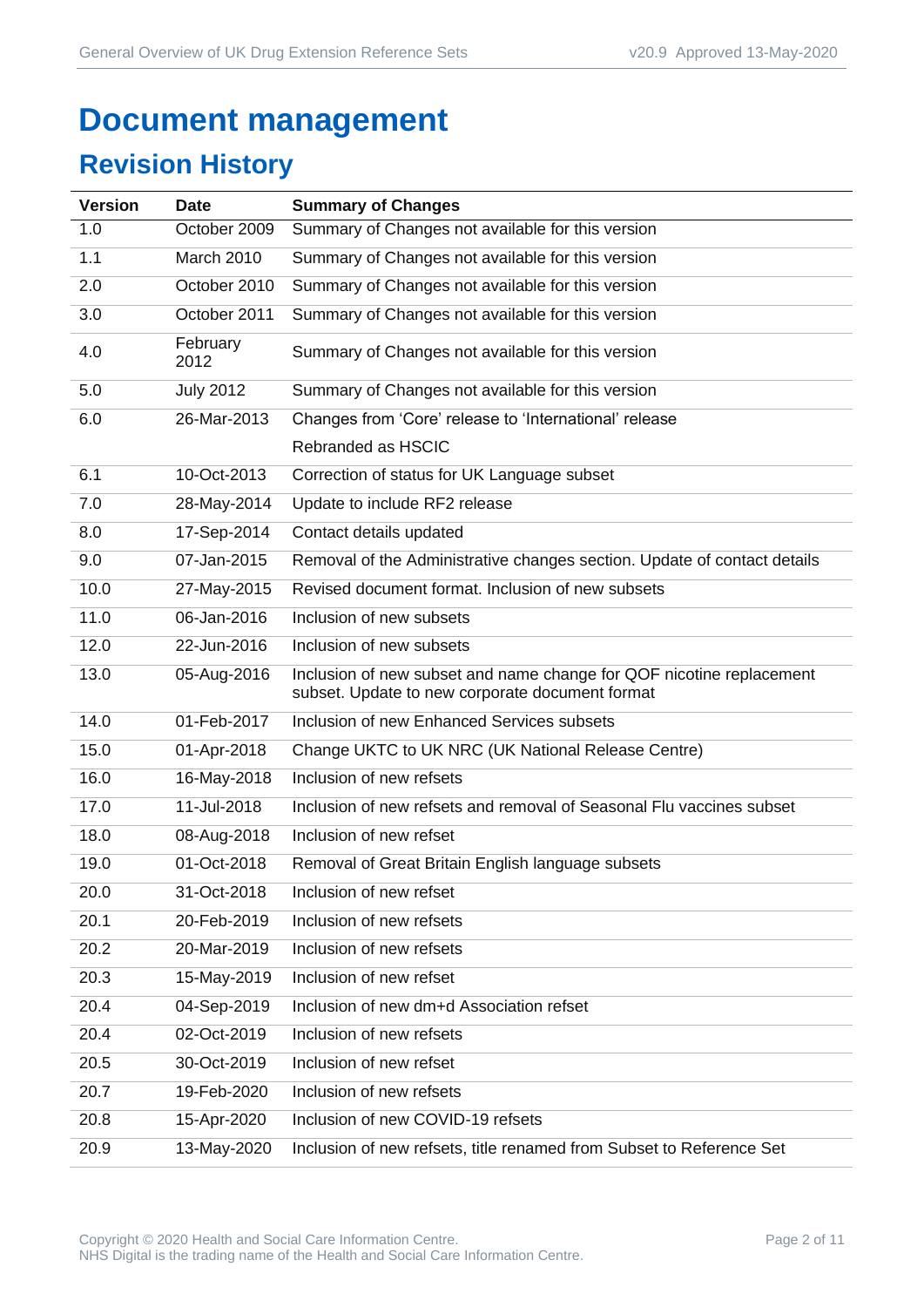#### **Reviewers**

This document must be reviewed by the following people:

| Technical Services Workstream Lead -<br>06-May-2015<br><b>Chris Morris</b><br>10.0<br>Operations and Infrastructure | <b>Reviewer name</b> | <b>Title / Responsibility</b> | <b>Date</b> | <b>Version</b> |
|---------------------------------------------------------------------------------------------------------------------|----------------------|-------------------------------|-------------|----------------|
|                                                                                                                     |                      |                               |             |                |

#### **Approved by**

This document must be approved by the following people:

| <b>Name</b>          | <b>Signature</b> | <b>Title</b>                            | <b>Date</b> | <b>Version</b> |
|----------------------|------------------|-----------------------------------------|-------------|----------------|
| <b>Stuart Abbott</b> | SABBOTT          | Senior Terminology<br><b>Specialist</b> | 30-Oct-2019 | 20.5           |

# **Glossary of Terms**

| <b>Term / Abbreviation</b> | What it stands for                                                  |  |
|----------------------------|---------------------------------------------------------------------|--|
| dm+d                       | NHS Dictionary of Medicines and Devices                             |  |
| <b>IHTSDO</b>              | International Health Terminology Standards Development Organization |  |
| <b>NHSBSA</b>              | National Health Service Business Services Authority                 |  |

# **Contact Information**

| This document is produced by: |                                                                                                                      |  |
|-------------------------------|----------------------------------------------------------------------------------------------------------------------|--|
| Address:                      | <b>NHS Digital</b><br>The UK National Release Centre (UK NRC)<br>1 Trevelyan Square<br>Boar Lane<br>Leeds<br>LS1 6AE |  |
| Telephone:                    | 0300 30 34 777                                                                                                       |  |
| Email:                        | Information.standards@nhs.net                                                                                        |  |
| Internet:                     | www.digital.nhs.uk                                                                                                   |  |

#### **Document Control:**

The controlled copy of this document is maintained in the NHS Digital corporate network. Any copies of this document held outside of that area, in whatever format (e.g. paper, email attachment), are considered to have passed out of control and should be checked for currency and validity.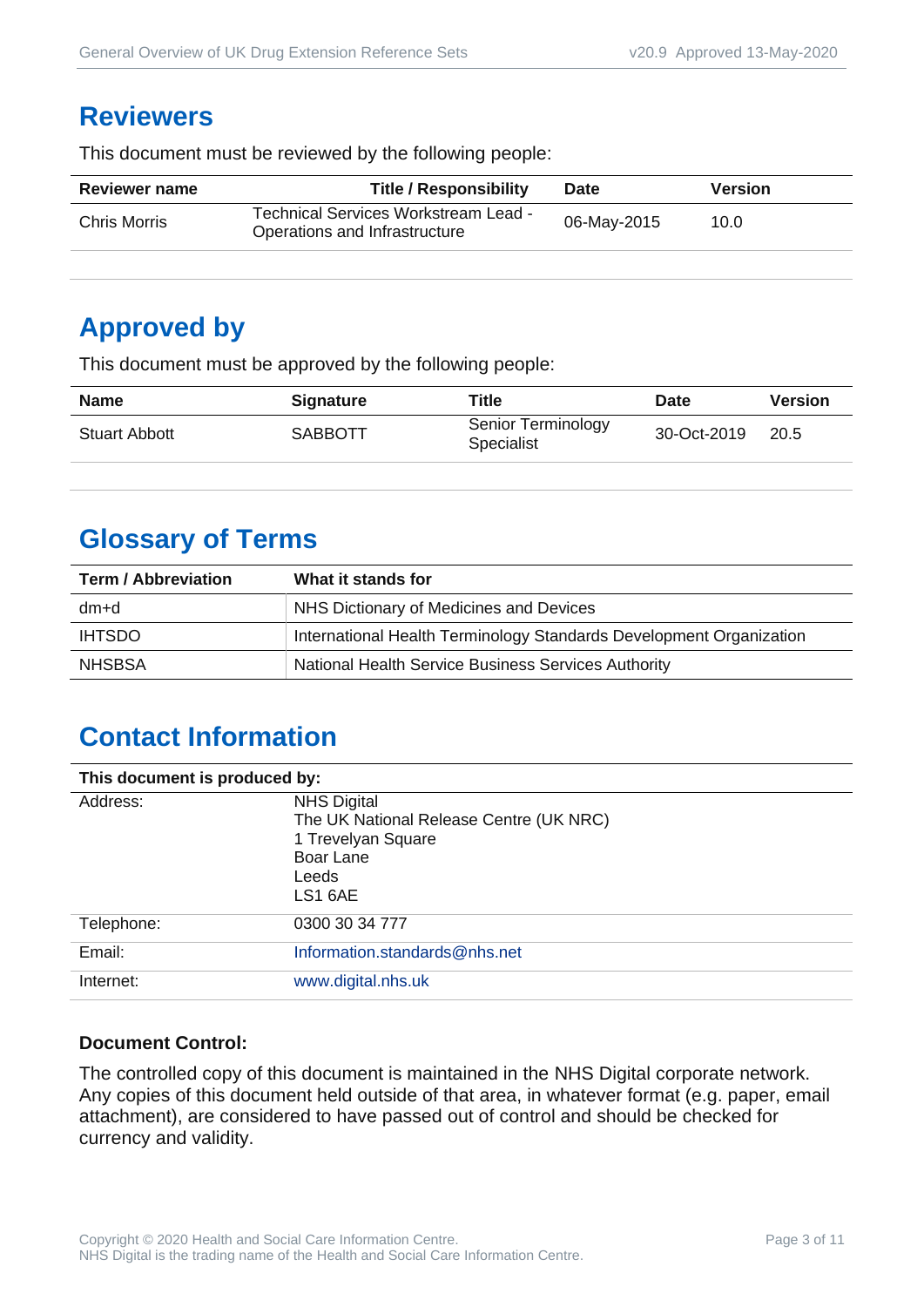# **Contents**

| <b>Purpose of this Document</b>                                       |   |
|-----------------------------------------------------------------------|---|
| <b>Introduction</b>                                                   | 5 |
| Scope                                                                 | 6 |
| <b>Release Formats</b>                                                | 6 |
| Management, Quality Assurance and Validation                          | 6 |
| <b>General Information in relation to refsets</b>                     | 7 |
| NHS Realm Language Reference set                                      | 7 |
| Requests for Change                                                   | 7 |
| <b>Historical refsets</b>                                             | 7 |
| List of Refsets included in the SNOMED CT UK Drug Extension Release 8 |   |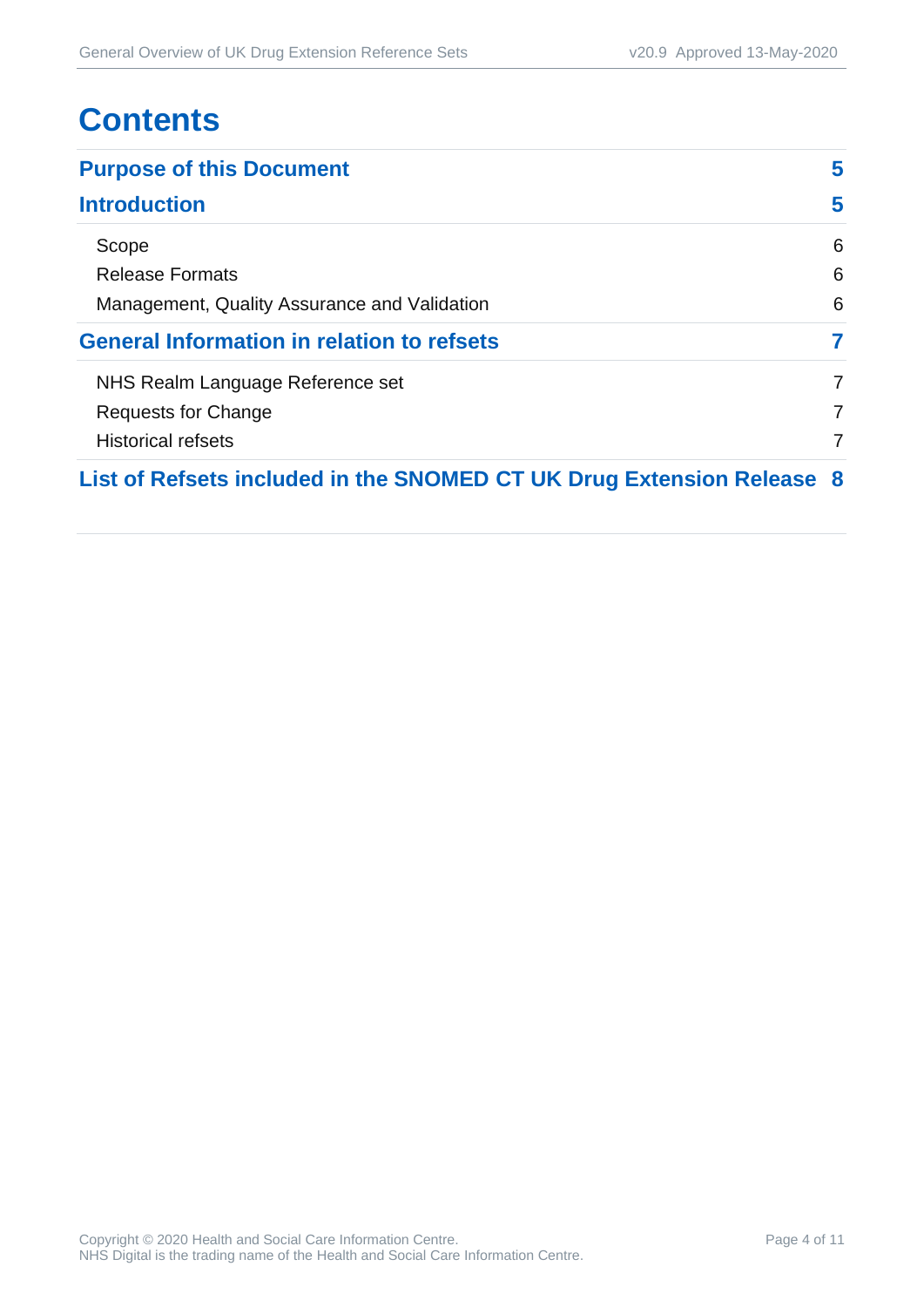# <span id="page-4-0"></span>**Purpose of this Document**

This document provides information relating to the reference sets provided within the SNOMED CT<sup>1</sup> UK Drug Extension. Further information on SNOMED CT and reference sets can be found at:<https://digital.nhs.uk/snomed-ct>

For a full description on the use, technical structure and implementation of SNOMED CT and reference sets, please refer to the SNOMED International Starter Guide and the SNOMED International Technical Implementation Guide (TIG) provided within the Document Library on the SNOMED International website [\(https://confluence.ihtsdotools.org/display/DOC\)](https://confluence.ihtsdotools.org/display/DOC).

# <span id="page-4-1"></span>**Introduction**

This document is provided for those who may wish to use the SNOMED CT reference sets provided within the release files of the UK Drug Extension in Release Format 2 (RF2). Reference sets provided in RF2 are also referred to as *refsets* (see Section 3.2.1 the [TIG](http://snomed.org/tig) for further information). This document uses the term 'refsets' throughout. Some refsets are also subsets of SNOMED CT components. The term subset was widely used with SNOMED CT Release Format 1 but is less commonly used in RF2.

You can find definitions for [reference set](https://confluence.ihtsdotools.org/display/DOCGLOSS/reference+set) and [subset](https://confluence.ihtsdotools.org/display/DOCGLOSS/subset) in the [SNOMED Glossary.](http://snomed.org/gl)

SNOMED CT refsets have a range of purposes and vary in size from a single member to ones with over 100,000 members. The common use of refsets in systems include:

- To simplify the user interface
- To improve data quality
- To maintain consistency between different organisations
- To enable interoperability between different clinical systems
- To support statutory reporting requirements

A brief description of the UK refsets included in the SNOMED CT UK Drug Extension can now be found within the on-line [Data Dictionary for Care;](https://dd4c.digital.nhs.uk/dd4c/) information on international refsets can be found with the international release.

Refsets are a derivative of the SNOMED CT UK Drug Extension and should be used in conjunction with the SNOMED CT UK Edition files. Except where otherwise specified, all refsets are of national use rather than local use and of potential relevance to all health professions, system suppliers, record and messaging designers.

<sup>1</sup> SNOMED® and SNOMED CT® are registered trademarks of the International Health Terminology Standards Development Organisation (IHTSDO<sup>®</sup>) [\(www.snomed.org\)](http://www.snomed.org/). SNOMED CT<sup>®</sup> was originally created by the College of American Pathologists.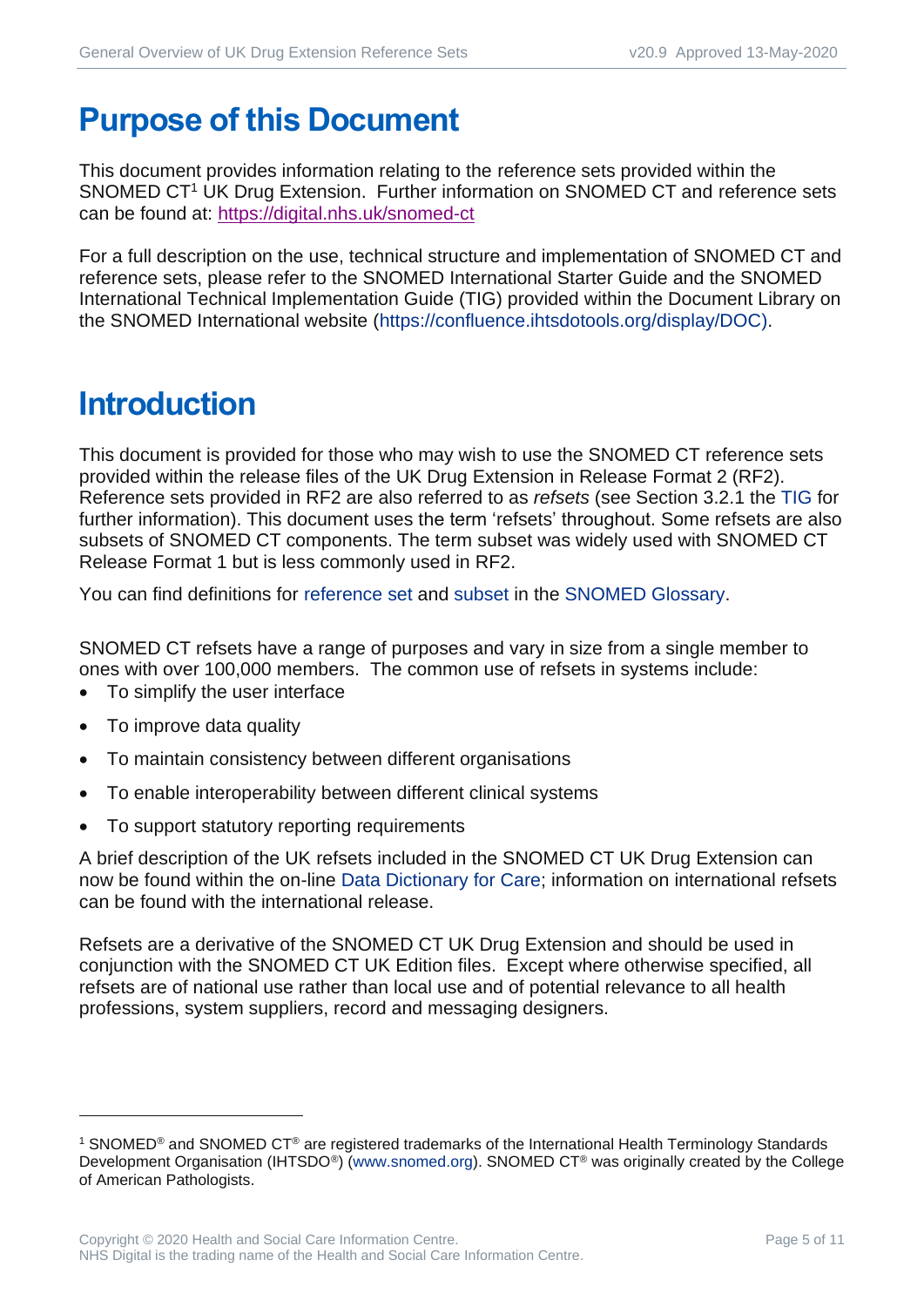# <span id="page-5-0"></span>**Scope**

The scope of this document is the SNOMED CT UK refsets (RF2) released in the UK Drug extension.

#### <span id="page-5-1"></span>**Release Formats**

The SNOMED CT UK Clinical Edition was previously released in 2 formats: Release Format 1 (RF1) and Release Format 2 (RF2).

From 18 April 2018 the SNOMED CT UK Drug Extension is only fully supported in RF2 format.

The 1 April 2018 Edition was the final publication of the data in RF1 format.

In most cases each of the concept subsets within the RF1 release have been provided as a simple reference set in the RF2 release, and each description subset in RF1 has an equivalent language reference set in RF2. This is the delivery mechanism RF2 uses for such artefacts. RF2 has an inbuilt mechanism for managing the history of such a subset at a given point within its file structure and data. Please refer to the SNOMED International SNOMED CT Starter Guide<sup>2</sup> and the SNOMED International SNOMED CT Technical Implementation Guide<sup>3</sup> to aid your understanding of the structure and content of SNOMED CT and of the specific detail relating to reference sets.

The refset files are additional to the core tables included in the release and are provided in the Refset folder in RF2. Refsets of the same type in a folder are provided in a single file within that folder for ease of implementation.

#### <span id="page-5-2"></span>**Management, Quality Assurance and Validation**

Refsets are dynamic (based on a query specification) and can vary from release to release, (based on a specific hand-picked set of concepts). Future releases of refsets are subject to iterative refinement both because of end-user feedback and upon review at each subsequent SNOMED CT release in relation to the original specification. Refsets may need to change in both the size and scope of the files if underpinning policy is revised or underlying SNOMED CT content changes.

Where refsets have no current owner or specific use case defined, they are only maintained using a technical process for SNOMED CT content updates; there is no clinical effort applied over and above re-running the refset specification and reconciling any retirements to their replacements.

Named refset owners are responsible for the quality assurance and maintenance of their refset and for managing changes to the refset which may result from the content changes in the bi-annual release or dm+d data.

Information on individual refsets including ownership, purpose, scope and status are now made available on line at the [Data Dictionary for Care](https://dd4c.digital.nhs.uk/dd4c/) rather than in this document.

<sup>2</sup> <http://snomed.org/starter>

<sup>3</sup> <http://snomed.org/tig>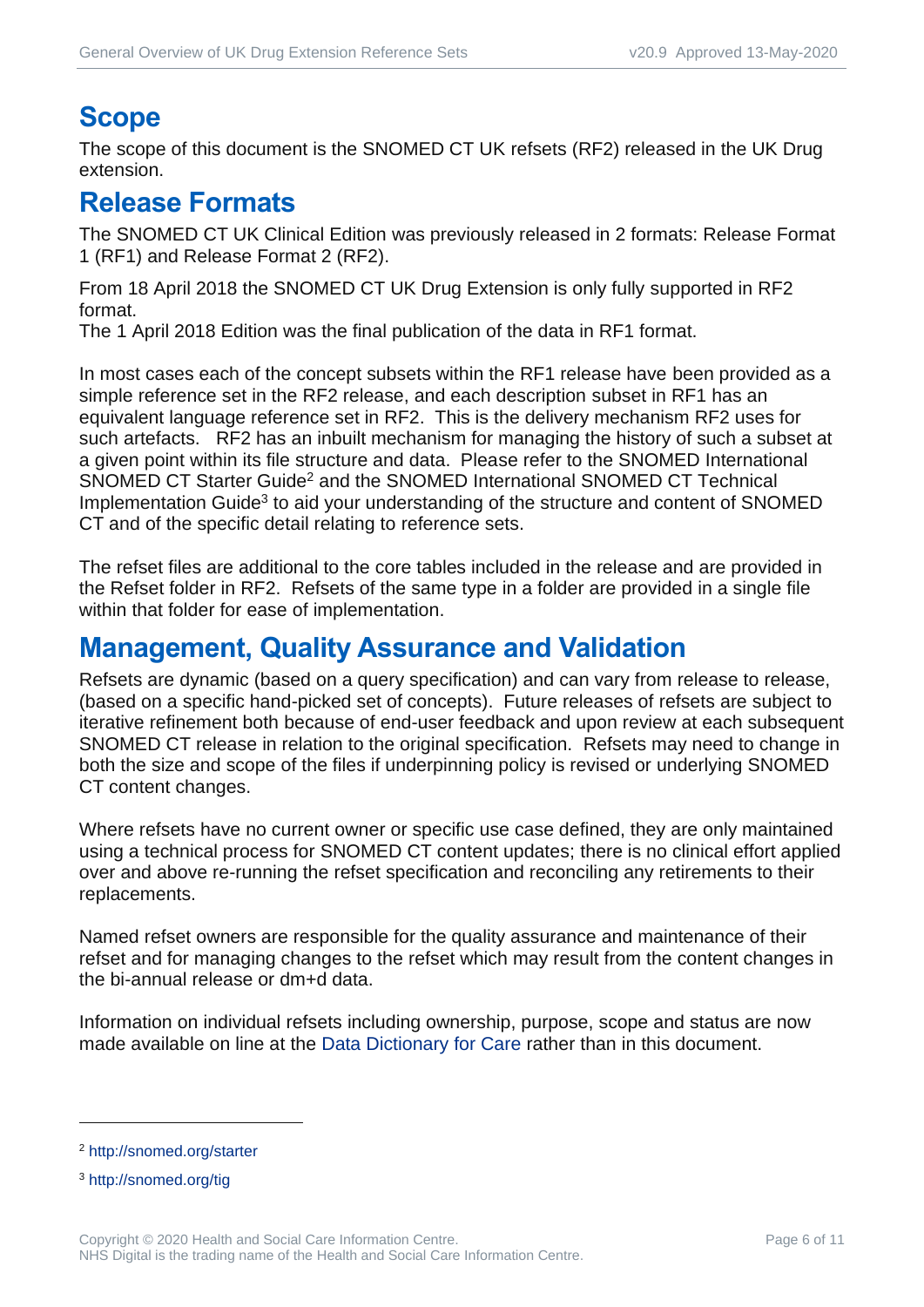# <span id="page-6-0"></span>**General Information in relation to refsets**

## <span id="page-6-1"></span>**NHS Realm Language Reference set**

Some domains of use require language refsets (formerly known as description subsets in RF1) to identify their preferred descriptions for use with the concepts identified by the refset (as opposed to concept based refsets where the preferred term is used for the description of the concept). Wherever possible, descriptions are harmonised with the NHS Realm Language refset, but where this is not possible a language refset enables the required synonym to be identified. As a general rule the specialist professional bodies for a given domain of use will guide the content of the NHS Realm Language reference set and thus individual language refsets will only be developed where a particular professional body identifies specific descriptions different to those in the NHS Realm Language Reference set.

In an implementation using the RF2 files, the NHS Realm Language reference set should be used to provide the UK FSN, Preferred Term and Synonyms.

#### <span id="page-6-2"></span>**Requests for Change**

Unless stated otherwise (for example where requests go through the owner of the refset), requests for changes to SNOMED CT UK Drug Extension refsets will be handled via [information.standards@nhs.net](mailto:information.standards@nhs.net) with the subject line 'SNOMED CT UK Drug Extension Refset Request'.

#### <span id="page-6-3"></span>**Historical refsets**

Refsets may be withdrawn over time for a number of reasons. This information will now be provided within the Data Dictionary for Care as part of the information held on the refset. Refsets which are no longer released will be shown with the status of "Deprecated". In RF2 the details will be available in the release of type 'Full' if the refset metadata concept remains active, but all members of the refset will be inactive.

When the refset metadata concept is made Inactive the membership of the refset will not be published in any of the data release formats (Delta, Snapshot and Full) leaving no history of the refset membership.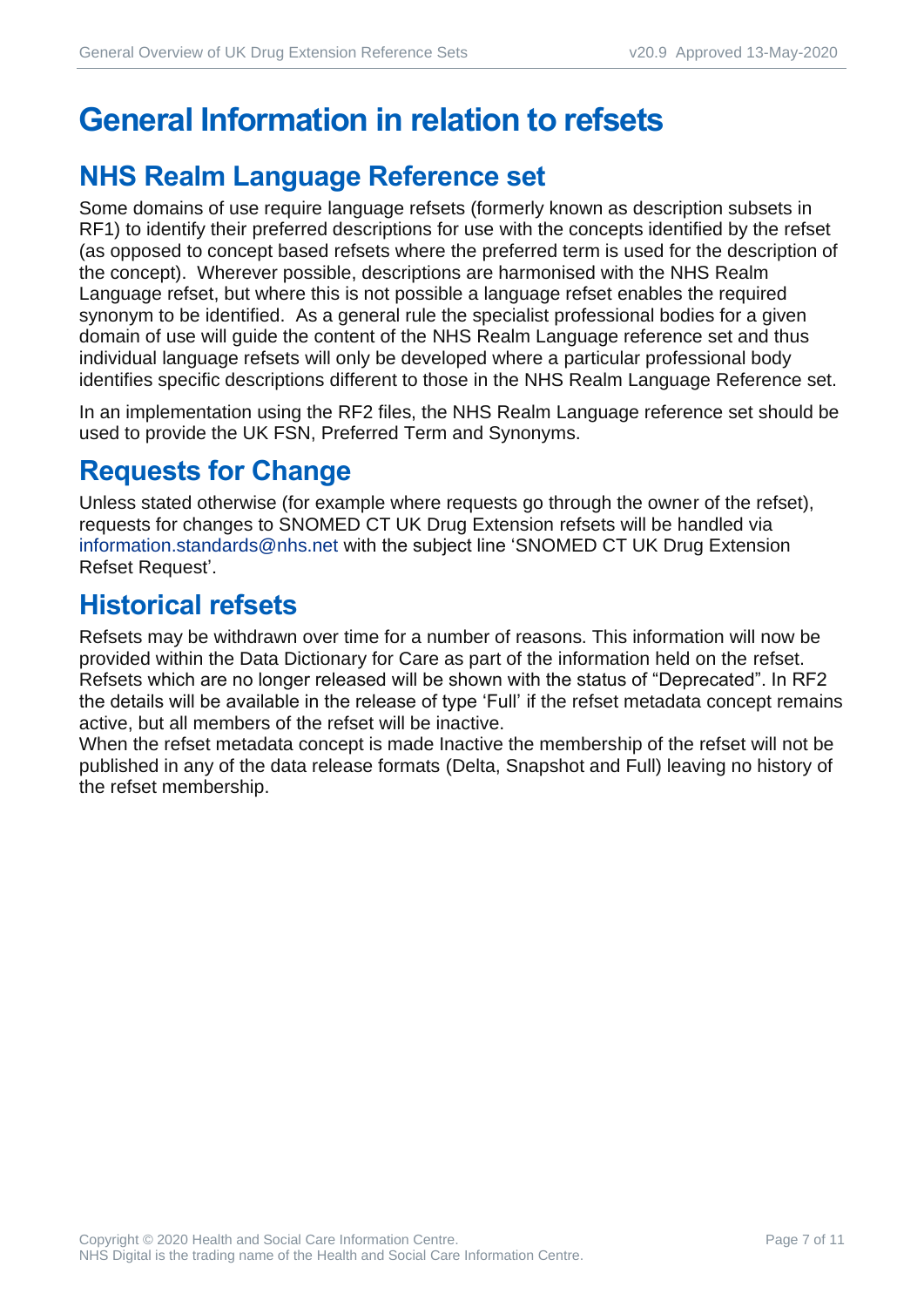# <span id="page-7-0"></span>**List of Refsets included in the SNOMED CT UK Drug Extension Release**

| <b>Subset Original ID</b> | <b>Refset ID</b>   | <b>Subset Name</b>                                |
|---------------------------|--------------------|---------------------------------------------------|
| <b>Clinical Messaging</b> |                    |                                                   |
| 1391000000139             |                    | <b>Manufactured Material</b>                      |
| <b>DMD</b>                |                    |                                                   |
| 801000001139              |                    | NHS dm+d AMP                                      |
| 1001000001133             |                    | NHS dm+d AMPP                                     |
| 9801000001139             |                    | NHS dm+d CFC Free                                 |
| 9301000001130             |                    | NHS dm+d CSM Black Triangle Drug List             |
| 838401000001139           |                    | NHS dm+d Dose Form                                |
| 30001000001134            |                    | NHS dm+d realm description subset                 |
| 9601000001138             |                    | NHS dm+d Gluten Free                              |
| 838301000001133           |                    | NHS dm+d Ingredient                               |
| 9701000001134             |                    | NHS dm+d Preservative Free                        |
| 9401000001136             |                    | NHS dm+d Parallel Import                          |
| 9501000001137             |                    | NHS dm+d Sugar Free                               |
|                           | 999000991000001107 | NHS dm+d Unit of Measure                          |
| 701000001134              |                    | NHS dm+d VMP                                      |
| 901000001131              |                    | NHS dm+d VMPP                                     |
| 601000001138              |                    | NHS dm+d VTM                                      |
|                           | 10991000001109     | NHS dm+d association                              |
| <b>Drug</b>               |                    |                                                   |
| 32901000001132            |                    | NHS dm+d TF                                       |
| 33001000001137            |                    | NHS dm+d TFG                                      |
| 716601000001132           |                    | NHS dm+d Combination VTM concepts                 |
| 922301000001137           |                    | <b>Allergy Archetypes Drug Groups</b>             |
|                           | 999000901000001102 | Learning Disabilities Observatory laxatives       |
|                           | 999000401000000107 | Device type simple                                |
|                           | 30931000001101     | Allergy or adverse effect causative agent         |
|                           | 31491000001101     | Radiotherapy units of measure                     |
|                           | 51971000001109     | Radiotherapy routes and methods of administration |
|                           | 115231000001104    | Vaccine route of administration                   |
| <b>EPrescribing</b>       |                    |                                                   |
| 44601000001133            |                    | ePrescribing breath actuated inhaler marker       |
| 59701000001138            |                    | ePrescribing cements 17                           |
| 44701000001137            |                    | ePrescribing co-name drugs rule 4                 |
| 44801000001132            |                    | ePrescribing creams ointment and gels 6a          |
| 44901000001135            |                    | ePrescribing creams ointment and gels 6b          |
|                           | 999001081000001103 | ePrescribing dose forms                           |
| 45001000001135            |                    | ePrescribing dressings 14a                        |
| 45101000001139            |                    | ePrescribing dressings 14b                        |
| 45201000001132            |                    | ePrescribing dry powder inhaler marker            |
| 45301000001137            |                    | ePrescribing endotracheopulmonary 11b             |
| 45401000001131            |                    | ePrescribing enemas and rectal solutions 7a       |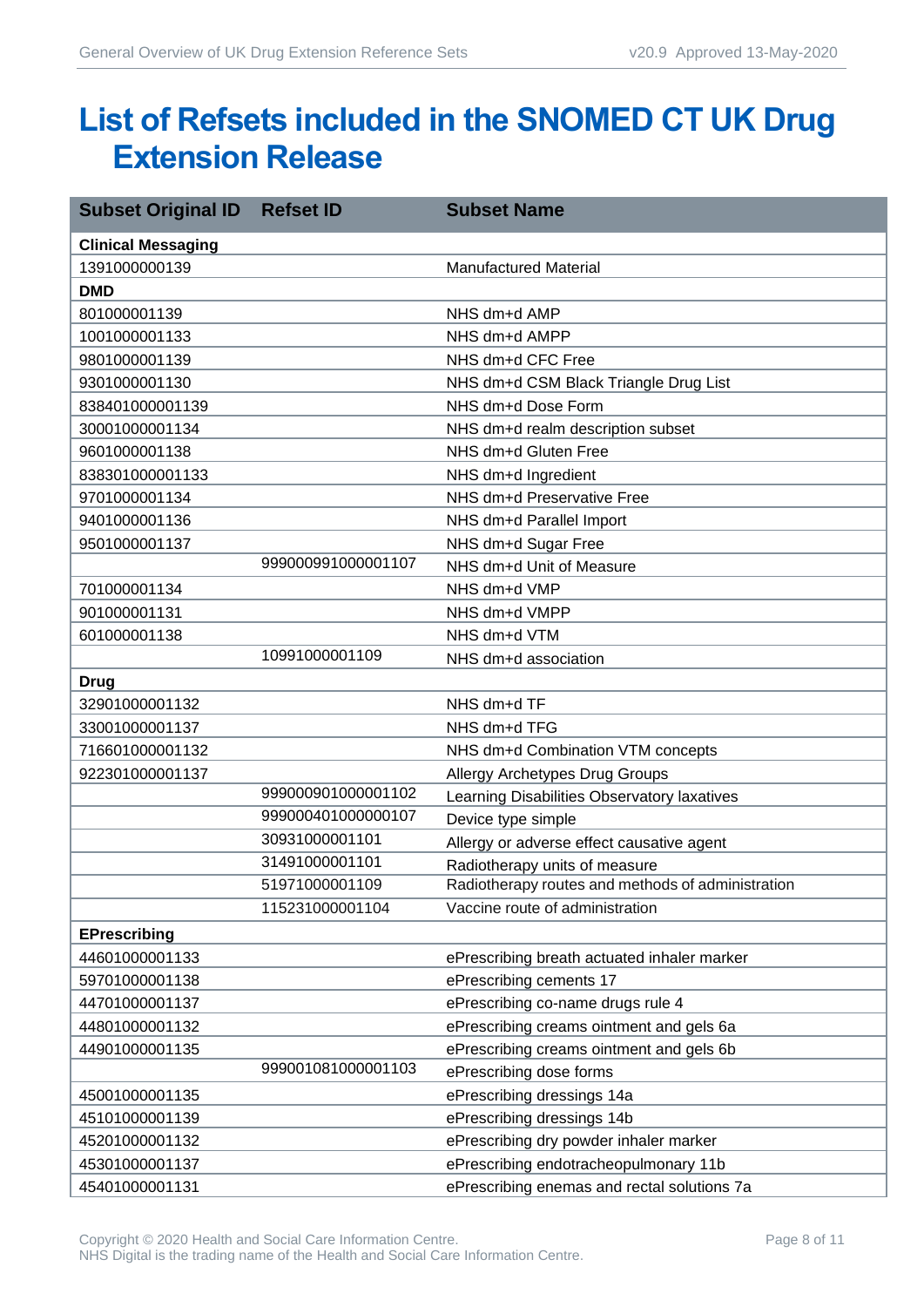| 45501000001130                  | ePrescribing enemas and rectal solutions 7b                                              |
|---------------------------------|------------------------------------------------------------------------------------------|
| 45601000001134                  | ePrescribing enteral feeds 8                                                             |
| 45701000001138                  | ePrescribing eye ear nose liquids and powders 4                                          |
| 45801000001133                  | ePrescribing foams 28                                                                    |
| 45901000001136                  | ePrescribing gases 25a                                                                   |
| 46001000001131                  | ePrescribing gases 25b                                                                   |
| 46101000001132                  | ePrescribing granules and powders 9a                                                     |
| 46201000001139                  | ePrescribing granules and powders 9b                                                     |
| 46301000001134                  | ePrescribing implants and sticks 15                                                      |
| 46401000001135                  | ePrescribing infusions 22a                                                               |
| 46501000001136                  | ePrescribing infusions 22b                                                               |
| 46601000001137                  | ePrescribing inhalers and sprays 3                                                       |
| 46701000001133                  | ePrescribing injections 20                                                               |
| 46801000001138                  | ePrescribing instillations 29a                                                           |
| 46901000001130                  | ePrescribing instillations 29b                                                           |
| 47001000001134                  | ePrescribing insulin 21                                                                  |
| 47101000001130                  | ePrescribing IUDs 16                                                                     |
| 47201000001137                  | ePrescribing metered dose inhaler marker                                                 |
| 49001000001138                  | ePrescribing modified release 12 hour                                                    |
| 49101000001137                  | ePrescribing modified release 24 hour                                                    |
| 47301000001132                  | ePrescribing multi-ingredient rule 1                                                     |
| 47401000001138                  | ePrescribing nebuliser liquids 13a                                                       |
| 47501000001139                  | ePrescribing nebuliser liquids 13b                                                       |
| 47601000001135                  | ePrescribing never valid as a VMP rule 3                                                 |
| 47701000001131                  | ePrescribing not recommended to prescribe as VMP bio-<br>availability rule 5a            |
| 47801000001136                  | ePrescribing not recommended to prescribe as VMP patient<br>training rule 5b             |
|                                 | ePrescribing not recommended to prescribe as VMP no                                      |
| 679201000001137<br>841000001104 | published specification rule 5c<br>ePrescribing caution - actual medicinal product level |
|                                 | prescribing advised rule 5d                                                              |
| 47901000001133                  | ePrescribing no VTM rule 2                                                               |
| 48001000001130                  | ePrescribing oral liquids 2a1                                                            |
| 58301000001130                  | ePrescribing oral liquids 2a2                                                            |
| 48101000001131                  | ePrescribing oral liquids 2b                                                             |
| 48201000001138                  | ePrescribing oral solids 1                                                               |
| 30101000001130                  | NHS e-Prescribing method subset                                                          |
| 30201000001137                  | NHS e-Prescribing route of administration subset                                         |
| 48301000001133                  | ePrescribing schedule 1 to 3 rule 6                                                      |
| 48401000001139                  | ePrescribing suppositories and pessaries 10                                              |
| 48501000001135                  | ePrescribing topical liquids 5a                                                          |
| 48601000001136                  | ePrescribing topical liquids 5b                                                          |
| 48701000001132                  | ePrescribing topical patches 12a                                                         |
| 48801000001137                  | ePrescribing topical patches 12b                                                         |
| 48901000001134                  | ePrescribing TPN 23                                                                      |
| <b>NHSRealmDescription</b>      |                                                                                          |
| 625701000001130                 | NHS realm description subset (pharmacy part)                                             |
| QOFPrescribable                 |                                                                                          |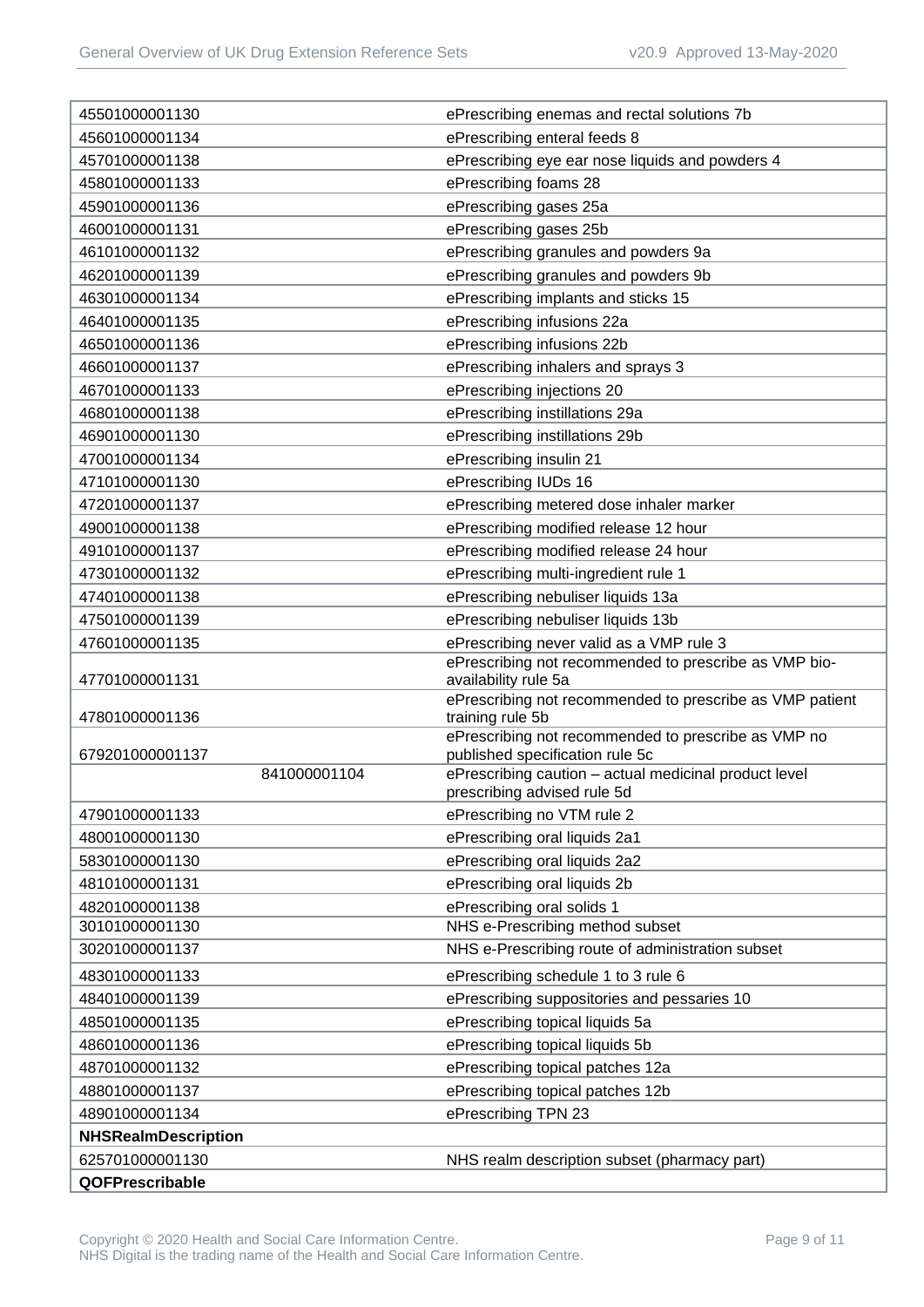| 633801000001136 |                    | QOF - angiotensin-converting enzyme inhibitors prescribable<br>within general practice                             |
|-----------------|--------------------|--------------------------------------------------------------------------------------------------------------------|
|                 |                    | QOF - angiotensin II receptor antagonists prescribable within                                                      |
| 633901000001133 |                    | general practice                                                                                                   |
|                 |                    | QOF - antiepileptic medication prescribable within general                                                         |
| 634901000001130 |                    | practice                                                                                                           |
|                 |                    | QOF - beta-adrenoceptor blockers excluding those used in                                                           |
| 635101000001131 |                    | heart failure prescribable within general practice                                                                 |
|                 |                    | QOF - beta-adrenoceptor blockers for use in coronary heart                                                         |
| 633701000001131 |                    | disease prescribable within general practice                                                                       |
|                 |                    | QOF - beta-adrenoceptor blockers for use in heart failure                                                          |
| 635201000001138 |                    | prescribable within general practice                                                                               |
|                 |                    | QOF - bone sparing agents prescribable within general                                                              |
| 635401000001139 |                    | practice                                                                                                           |
|                 |                    | QOF - chronic asthma medication prescribable within general                                                        |
| 633001000001134 |                    | practice<br>QOF - clopidogrel medication prescribable within general                                               |
| 633401000001138 |                    | practice                                                                                                           |
|                 |                    | QOF - combined hormonal oral contraceptives prescribable                                                           |
| 634001000001131 |                    | within general practice                                                                                            |
|                 | 999000961000001103 | QOF - Drug Tariff appliance intra-uterine contraceptive devices                                                    |
|                 |                    | prescribable within general practice                                                                               |
|                 |                    | QOF - diaphragm contraceptive devices prescribable within                                                          |
| 634101000001132 |                    | general practice                                                                                                   |
|                 |                    | QOF - dipyridamole medication prescribable within general                                                          |
| 633501000001139 |                    | practice                                                                                                           |
|                 | 999001001000001106 | QOF - duloxetine medication prescribable within general                                                            |
|                 |                    | practice                                                                                                           |
|                 |                    | QOF - emergency hormonal contraceptives prescribable within                                                        |
| 634301000001134 |                    | general practice                                                                                                   |
|                 | 999001051000001107 | QOF - enemas for treatment or prevention of constipation                                                           |
|                 |                    | prescribable within general practice                                                                               |
| 634801000001138 |                    | QOF - influenza vaccines prescribable within general practice                                                      |
| 635301000001133 |                    | QOF - lithium medication prescribable within general practice                                                      |
|                 | 999001021000001104 | QOF - nefopam medication prescribable within general                                                               |
|                 |                    | practice                                                                                                           |
| 635001000001130 |                    | QOF - smoking pharmacotherapy                                                                                      |
|                 |                    | QOF - oral anticoagulant medication prescribable within                                                            |
| 633201000001137 |                    | general practice                                                                                                   |
|                 | 999001061000001105 | QOF - prescription only medicines for treatment or prevention                                                      |
|                 |                    | of constipation prescribable within general practice                                                               |
|                 |                    | QOF - progestogen only implant contraceptives prescribable                                                         |
| 634401000001135 |                    | within general practice                                                                                            |
|                 |                    | QOF - progestogen only intrauterine contraceptive systems                                                          |
| 634501000001136 |                    | prescribable within general practice                                                                               |
|                 |                    | QOF - progestogen only oral contraceptives prescribable                                                            |
| 634601000001137 |                    | within general practice                                                                                            |
|                 |                    | QOF - progestogen only parenteral contraceptives                                                                   |
| 634201000001139 |                    | prescribable within general practice<br>QOF - salicylate antiplatelet medication prescribable within               |
| 633301000001132 |                    | general practice                                                                                                   |
| 633601000001135 |                    |                                                                                                                    |
|                 | 999001031000001102 | QOF - statins prescribable within general practice<br>QOF - strong opioids for use in pain management prescribable |
|                 |                    | within general practice                                                                                            |
|                 |                    | QOF - transdermal contraceptives prescribable within general                                                       |
| 634701000001133 |                    | practice                                                                                                           |
|                 | 999001011000001108 | QOF - tricyclic antidepressants for use in pain management                                                         |
|                 |                    |                                                                                                                    |